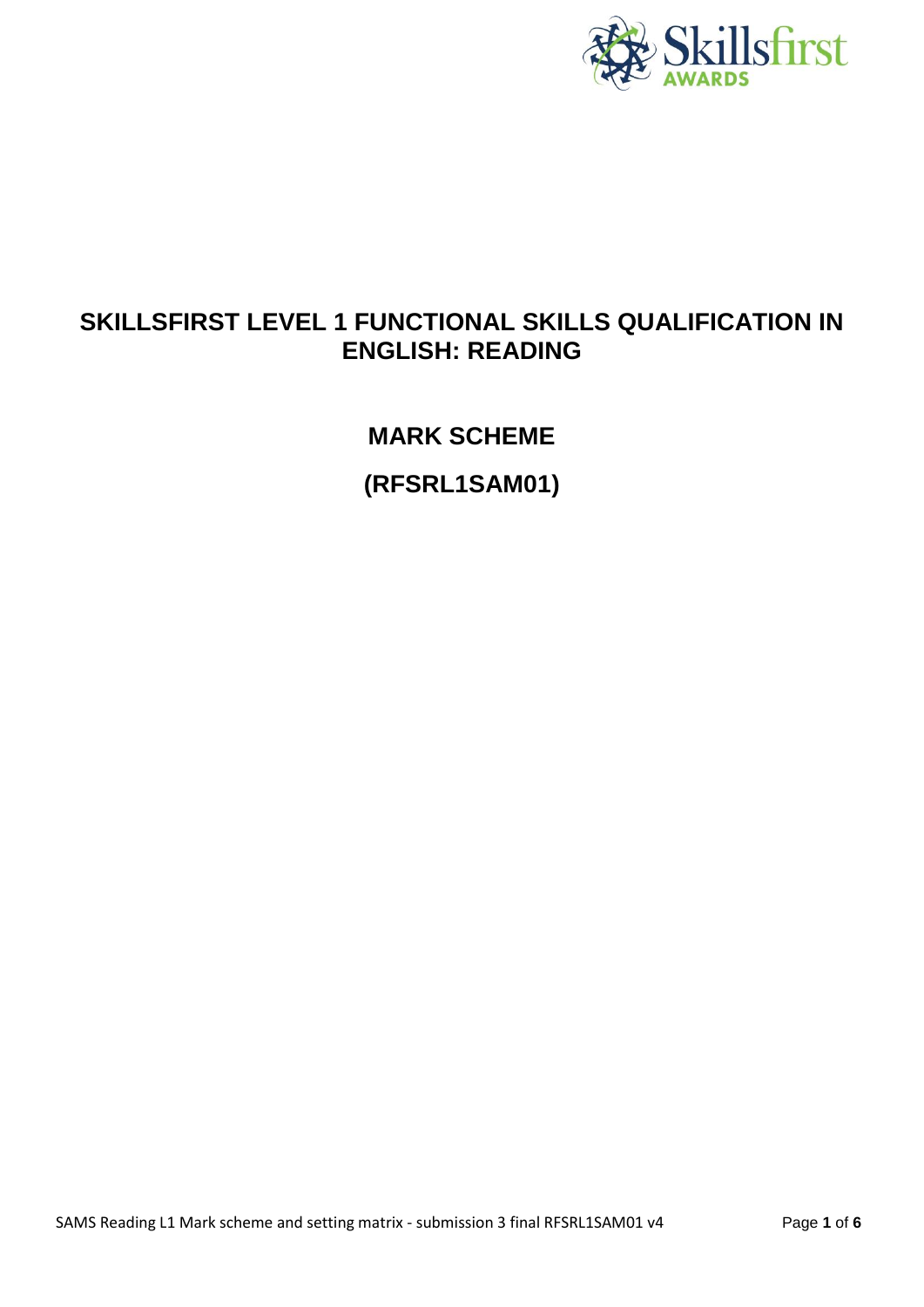

| Q              | <b>Response</b>                                                                               | <b>Marks</b> | <b>Scope of</b><br><b>Study</b><br><b>Reference</b> |
|----------------|-----------------------------------------------------------------------------------------------|--------------|-----------------------------------------------------|
| T <sub>1</sub> | Is the idea of a cat café new? How do you know?                                               |              | 11a                                                 |
| $\mathbf{1}$   |                                                                                               |              |                                                     |
|                | Candidate has                                                                                 |              |                                                     |
|                | understood that the idea of a cat café is not new                                             | 1            |                                                     |
|                | indicated 'no'<br>$\bullet$                                                                   | (max 1)      |                                                     |
|                | Candidate has given an explanation eg                                                         |              |                                                     |
|                | they started in 1998 / a long time ago (in Taiwan)<br>$\bullet$                               | 1            |                                                     |
|                | they spread to Japan first then to the UK<br>$\bullet$                                        | 1            |                                                     |
|                |                                                                                               |              |                                                     |
|                | NB: Accept any other valid responses based on information from the text.                      | (max 1)      |                                                     |
| 2              | Identify one layout feature that makes the text easier for the reader to                      |              | 14                                                  |
|                | understand. Use this feature to find two pieces of information about cat cafés.               |              |                                                     |
|                | Candidate has identified a valid feature eg                                                   |              |                                                     |
|                | bullet points/bullet-pointed list<br>$\bullet$                                                |              |                                                     |
|                | bold type<br>$\bullet$                                                                        | 1            |                                                     |
|                | images/photos<br>$\bullet$                                                                    |              |                                                     |
|                | heading<br>٠<br>sub-headings                                                                  |              |                                                     |
|                | $\bullet$<br>under lining<br>$\bullet$                                                        |              |                                                     |
|                |                                                                                               |              |                                                     |
|                | Candidate has used the feature they identified to find information about cat                  | (max 1)      |                                                     |
|                | cafes eg                                                                                      |              |                                                     |
|                | rules to follow (bullet points)<br>$\bullet$                                                  |              |                                                     |
|                | do not pick up the cats (bullet points)<br>$\bullet$                                          | 1            |                                                     |
|                | do not pull on their tails or whiskers (bullet points)<br>$\bullet$                           | 1            |                                                     |
|                | do not disturb a sleeping cat (bullet points)<br>٠                                            |              |                                                     |
|                | do not scare or chase the cats (bullet points)<br>٠                                           |              |                                                     |
|                | rules to follow (images)                                                                      |              |                                                     |
|                | do not feed the cats (images)<br>$\bullet$                                                    |              |                                                     |
|                | do not take photographs (images)<br>$\bullet$                                                 |              |                                                     |
|                | that it is advisable to book in advance (bold type)<br>$\bullet$                              |              |                                                     |
|                | rules to follow (bold type)<br>$\bullet$                                                      |              |                                                     |
|                | background to cat cafes (bold type)<br>$\bullet$                                              |              |                                                     |
|                | that cats like the Cat Café (images)<br>$\bullet$                                             |              |                                                     |
|                | that the advert is about Fluffy (heading)<br>$\bullet$                                        |              |                                                     |
|                | that Fluffy is a cat café (heading)<br>$\bullet$<br>that this is a really good café (heading) |              |                                                     |
|                | $\bullet$<br>what the mission of this cat café is (sub-headings)<br>$\bullet$                 |              |                                                     |
|                | what the opening times are (sub-headings)<br>$\bullet$                                        |              |                                                     |
|                | what the rules are (sub-headings)<br>$\bullet$                                                |              |                                                     |
|                | the background to cat cafés (sub-headings)<br>$\bullet$                                       |              |                                                     |
|                | that the café emphasises that it is the best cat café in the UK (underlining)<br>$\bullet$    |              |                                                     |
|                | that it is best to book in advance (underlining)<br>$\bullet$                                 | 1            |                                                     |
|                |                                                                                               | 1            |                                                     |
|                | NB: Accept any other valid responses based on information from the text.                      |              |                                                     |
|                |                                                                                               | (max 2)      |                                                     |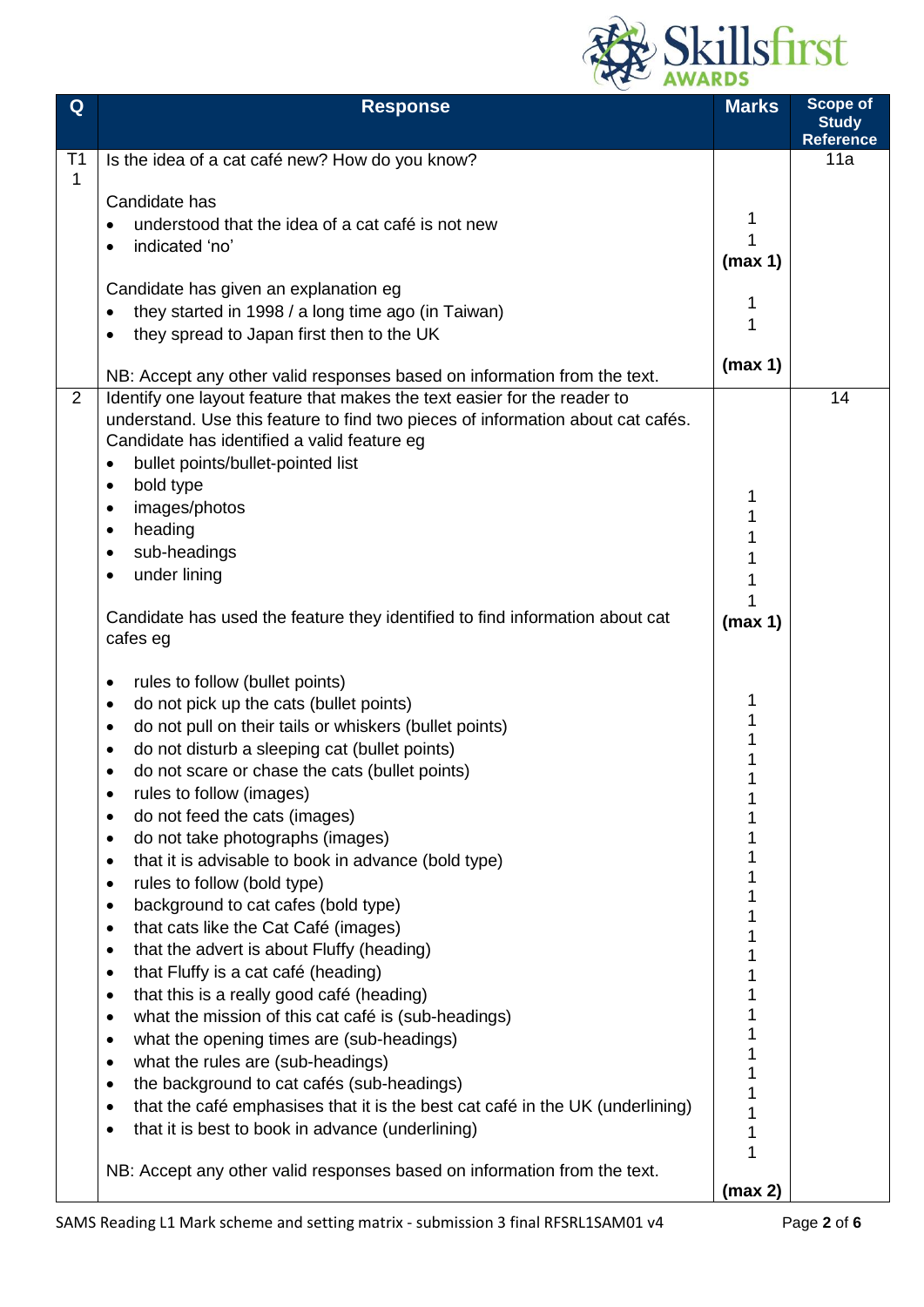

| 3              | Identify two phrases used in Text 1 to persuade people to come to the café.        |         | 16              |
|----------------|------------------------------------------------------------------------------------|---------|-----------------|
|                | Candidate has identified phrases associated with persuasion eg                     |         |                 |
|                | the best cat café in the UK                                                        |         |                 |
|                | why not give Fluffy a try                                                          |         |                 |
|                | to make people feel better                                                         |         |                 |
|                | cats are very soothing                                                             |         |                 |
|                |                                                                                    | (max 2) |                 |
|                | NB Accept any other valid responses based on information from the text.            |         |                 |
| 4              | Why does the writer use the unusual spelling of 'purrfect' in the first paragraph? |         | 13              |
|                | Candidate has used an appropriate strategy to explain the spelling of the word     |         |                 |
|                | eg                                                                                 |         |                 |
|                | It is the combination of the word purr, the noise made by a happy cat, and         |         |                 |
|                | the word perfect                                                                   | 1       |                 |
|                | the writer wanted to make a pun on the sound cats make (purr) and the fact         |         |                 |
|                | that the café is really good (perfect).                                            | 1       |                 |
|                |                                                                                    | (max 1) |                 |
|                | NB Accept any other valid responses based on information from the text.            |         |                 |
| 5              | Identify two benefits of cat cafés for people who go there.                        |         | 9               |
|                | Candidate has identified and understood details in the text eg                     |         |                 |
|                | cat cafés make them feel better                                                    | 1       |                 |
|                | they are very soothing for those who work in front of computer screens             |         |                 |
|                | they enable people who can't keep cats to spend time with them.                    |         |                 |
|                |                                                                                    | (max 2) |                 |
| 6              | NB Accept any other valid responses based on information from the text.            |         | 15              |
|                | What do the two images<br>mean, as used in Text<br>and                             | 1       |                 |
|                | 1?                                                                                 |         |                 |
|                | Candidate has inferred meaning from images correctly ie                            | 1       |                 |
|                | Do not feed (the cats)                                                             | (max 2) |                 |
|                | Do not use (flash) photography / do not take photographs.                          |         |                 |
| T <sub>2</sub> | Identify one fact and one opinion from Text 2.                                     |         | 11 <sub>b</sub> |
| $\overline{7}$ | Candidate has identified a fact eg                                                 |         |                 |
|                | around three million cats need re-homing                                           |         |                 |
|                | a number of cat cafés have been closed down                                        |         |                 |
|                | in cat cafes, cats find a permanent home.                                          | 1       |                 |
|                |                                                                                    | 1       |                 |
|                | Candidate has identified an opinion eg                                             | (max 1) |                 |
|                | cat cafés are unsuitable for cats                                                  |         |                 |
|                | we should aim at making them [cat cafés] better<br>٠                               |         |                 |
|                | cats show off their personalities (in cat cafés).                                  |         |                 |
|                |                                                                                    | (max 1) |                 |
|                | NB Accept any other valid responses based on information from the text.            |         |                 |
| 8              | Why are some animal welfare societies against cat cafés?                           |         | 11a             |
|                | Candidate has identified why some animal welfare societies are against cat         |         |                 |
|                | cafés eg                                                                           |         |                 |
|                | they think they are unsuitable for cats                                            |         |                 |
|                |                                                                                    |         |                 |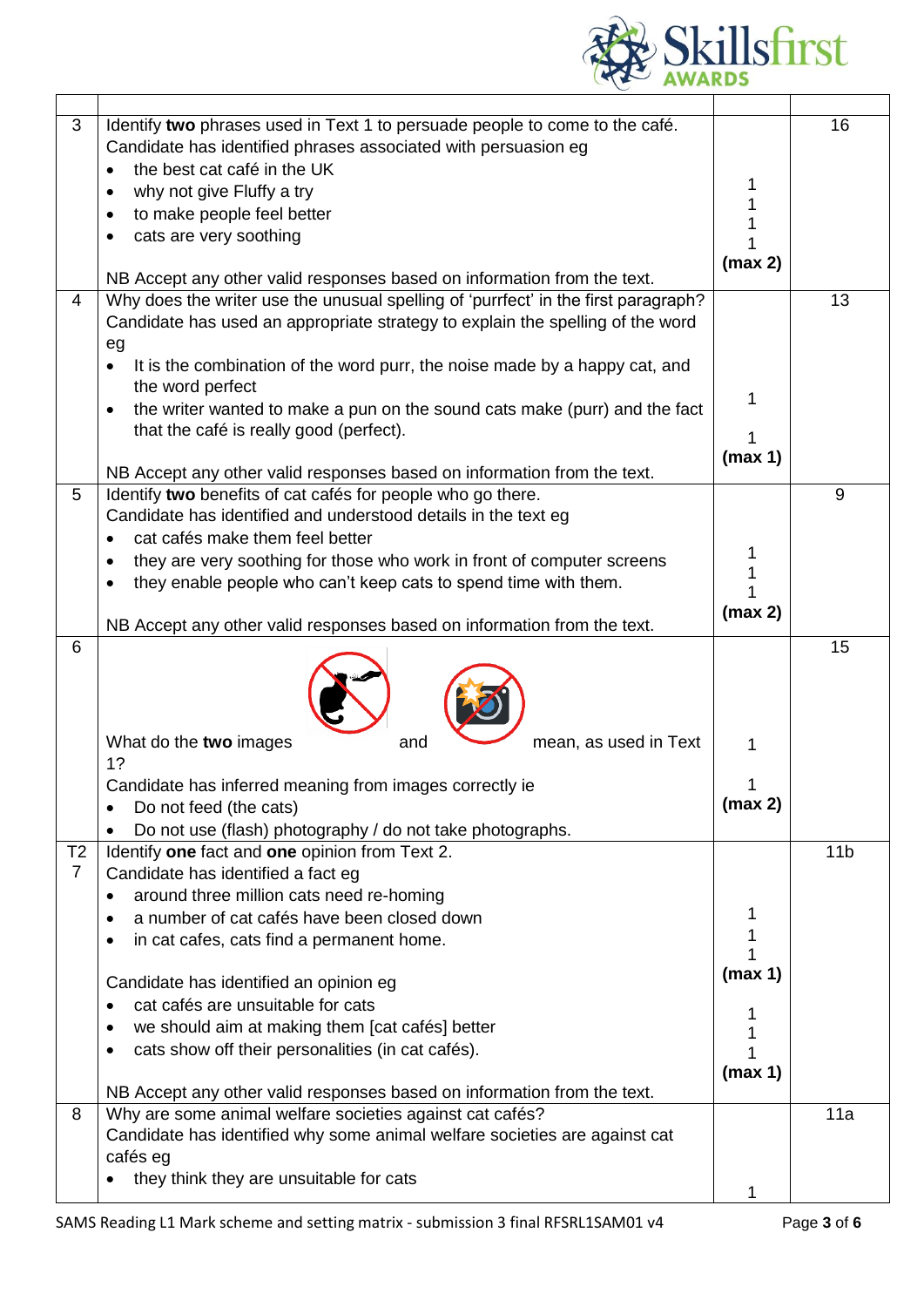

|                | cats are made to live in conditions which are not natural for them              |                |    |
|----------------|---------------------------------------------------------------------------------|----------------|----|
|                | they are stressful for cats/they are stroked and handled by different           |                |    |
|                | people/they can become aggressive                                               |                |    |
|                | they are dangerous for cats/can lead to disease                                 |                |    |
|                | cats can be treated badly/not looked after.                                     |                |    |
|                |                                                                                 | (max 2)        |    |
|                | NB Accept any other valid responses based on information from the text.         |                |    |
| 9              | Give two reasons why some cat cafés have been closed down.                      |                | 9  |
|                | Candidate has identified that cat cafés have been closed down because of        |                |    |
|                | poor hygiene                                                                    |                |    |
|                | ill-treatment                                                                   |                |    |
|                |                                                                                 | (max 2)        |    |
| 10             | According to Text 2, what should the government do?                             |                | 9  |
|                |                                                                                 |                |    |
|                | Candidate has identified and understood that the government should              |                |    |
|                | introduce legislation                                                           |                |    |
|                | regulate the cat cafés                                                          |                |    |
|                | encourage pet owners to neuter their cats.                                      | (max 2)        |    |
| 11             | Explain the meaning of the following words, as used in Text 2:                  |                | 17 |
|                | 're-homing' in paragraph 1                                                      |                |    |
|                | 'unrelated' in paragraph 2                                                      |                |    |
|                | 'breeding' in paragraph 5.                                                      |                |    |
|                |                                                                                 |                |    |
|                | The candidate has understood a range of specialist words in context ie that     |                |    |
|                | re-homing means finding another/a new home<br>$\bullet$                         |                |    |
|                | unrelated means not from the same family<br>$\bullet$                           |                |    |
|                | breeding means having kittens/reproducing.                                      |                |    |
|                |                                                                                 | (max 3)        |    |
|                | NB Accept any other valid responses based on information from the text.         |                |    |
| T <sub>3</sub> | Compare what Farhat and Martin thought of the food at the cat cafés they        |                | 10 |
| 12             | visited.                                                                        |                |    |
|                | Candidate has briefly described what Farhat and / or Martin thought of the food |                |    |
|                | but has not compared them.                                                      | 1              |    |
|                |                                                                                 |                |    |
|                | Candidate has described and compared what Farhat and Martin thought of the      |                |    |
|                | food.                                                                           | $\overline{2}$ |    |
|                |                                                                                 |                |    |
|                | Indicative content                                                              |                |    |
|                | Candidate has compared information and opinions. Candidate might include        |                |    |
|                | consideration of Farhat thought the food at Fluffy café was tasty and fresh     |                |    |
|                | whereas Martin thought the food at Little Kitty Café was awful.                 |                |    |
|                |                                                                                 | (max 2)        |    |
| 13             | What punctuation do the contributors to the forum use to emphasise how they     |                | 18 |
|                | feel about cat cafés?                                                           |                |    |
|                | Candidate has used knowledge of how punctuation is used to aid                  |                |    |
|                | understanding by identifying that exclamation marks were used for emphasis.     |                |    |
|                |                                                                                 | (max 1)        |    |
|                |                                                                                 |                |    |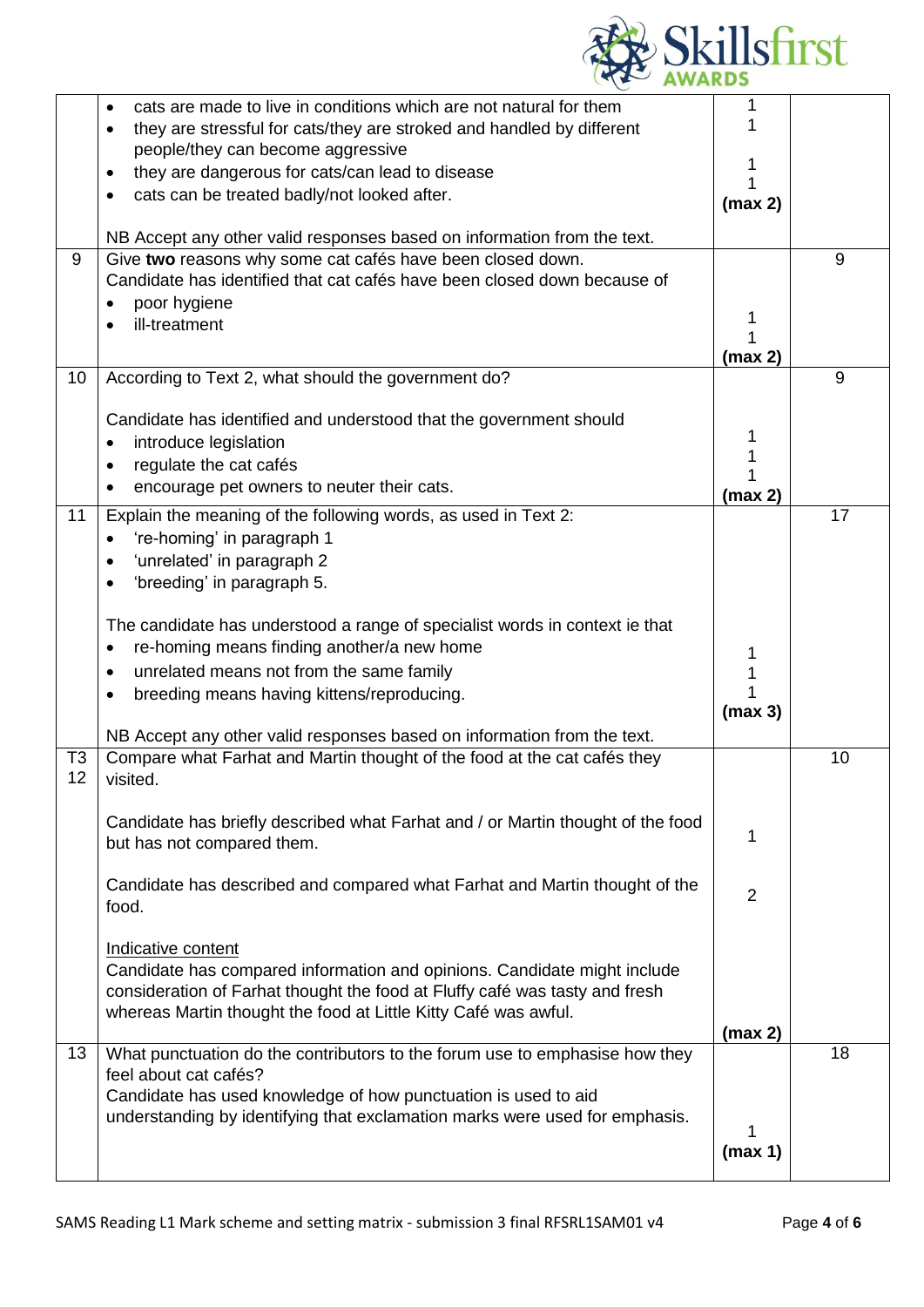

| 14 | Identify three ways Helen uses language to show her dissatisfaction with the<br>café she went to.                                                           |         | $12 \overline{ }$ |
|----|-------------------------------------------------------------------------------------------------------------------------------------------------------------|---------|-------------------|
|    |                                                                                                                                                             |         |                   |
|    | Candidate has identified ways Helen uses language to suit purpose of<br>expressing dissatisfaction eg                                                       |         |                   |
|    | negative statements/words ("is a waste of time and money"/ "miserable" /<br>$unwelcoming$ ")                                                                |         |                   |
|    | repetition ("was disappointed, really, really disappointed")                                                                                                |         |                   |
|    | addresses reader directly / uses direct address / uses imperative ("Go<br>elsewhere" / "Don't go there")                                                    |         |                   |
|    | exaggeration / emphatic words ("terribly" / "really" / "considerably")                                                                                      |         |                   |
|    | NB Accept description of language used or examples of it. Accept any other<br>valid ways identified.                                                        | (max 3) |                   |
| 15 | What does Helen mean when she says that the children were 'undisciplined'?<br>Candidate has used an appropriate strategy to explain the meaning of the word |         | 13                |
|    | ie they had no self-control / they did not obey the rules / they behaved badly /                                                                            |         |                   |
|    | they were naughty / they were not disciplined / they were not well behaved.<br>NB Accept any other valid meanings based on information from the text.       |         |                   |
|    |                                                                                                                                                             | max 1)  |                   |